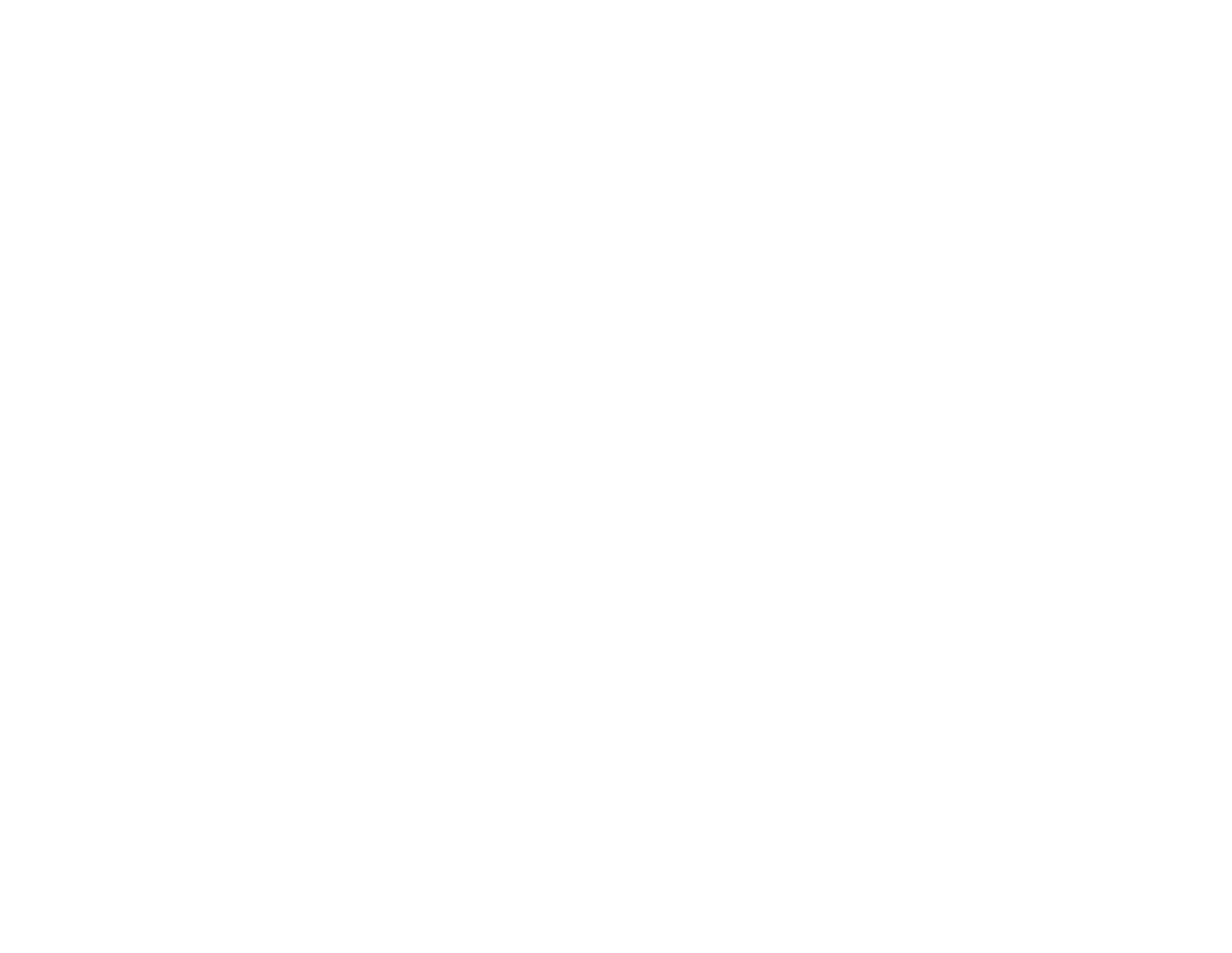## **Contents**

| The Future Was Yesterday. $\ldots \ldots \ldots \ldots$ |  |
|---------------------------------------------------------|--|
| Magic Words That Bend Reality                           |  |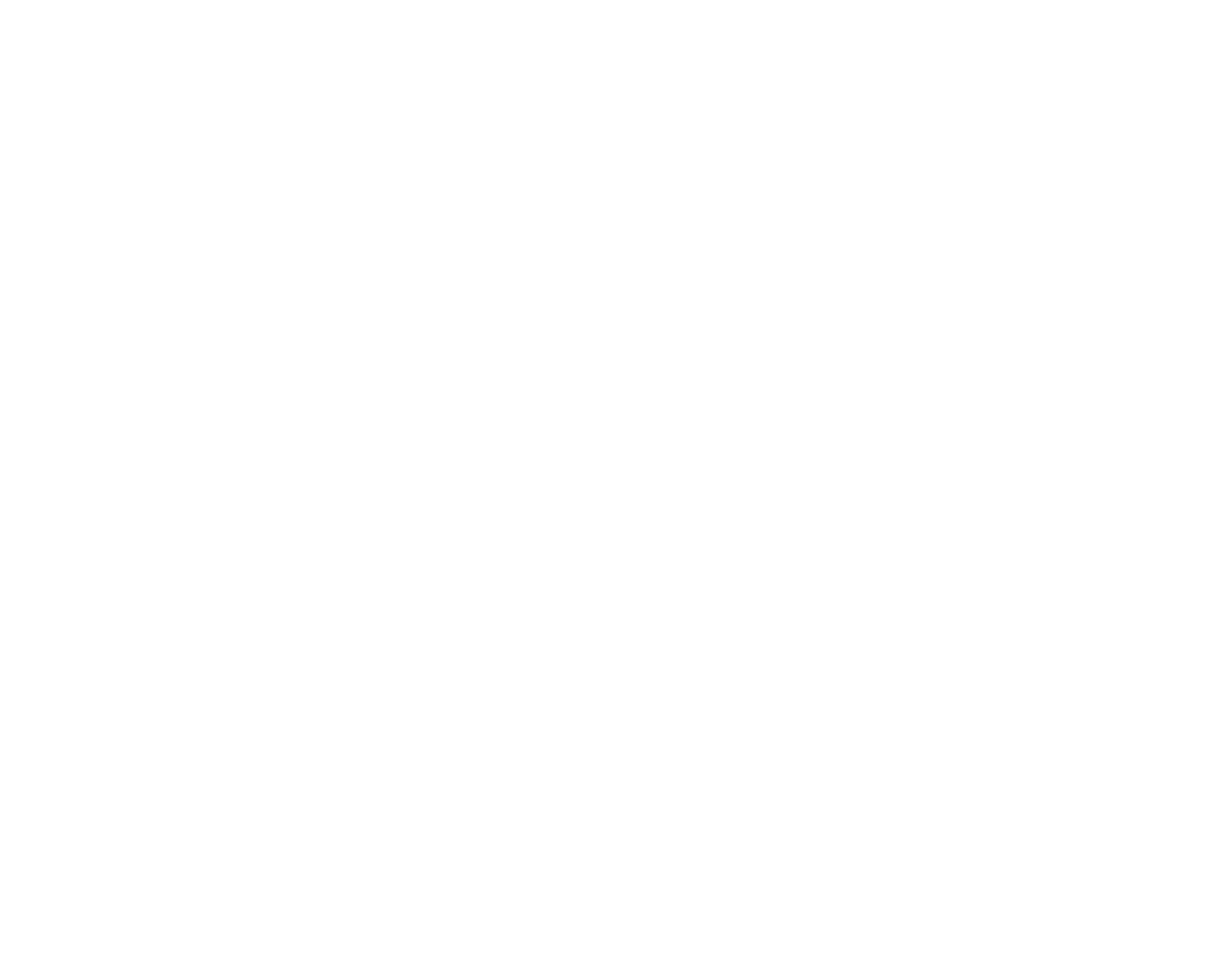*world that's in your head for the world around you, and for god's sake never put on a uniform!*

So there it is, an open invitation. I'm too deep in a word addiction to ever let go. I'm going to continue to spit and howl at every injustice this world throws in my face as long as I'm wandering about in the World of the Living.

Hope to see you on the road.

Anarchists have a long and bloody road through human history, filled with broken barricades and squats with busted windows; we fought a war in the 30's, struck fear into governments, and created invisible networks of accomplices across continents. But times have changed, and Anarchists are only now beginning to adapt to a battlefield full of orbiting satellites, fascists blending memes with occult techniques, and a presidential twitter that determines foreign policy.

Take for instance the morning of October 2'nd, where the conservative media began spreading rumors that an "antifa chapter" was responsible for the largest mass shooting in American history.[1] As soon as the attack had been made, indeed before the bullet-ridden corpses began to cool, a constellation of fake facebooks, twitters, and "journalists" began to use the tragedy however they could to frame a simple argument: clearly this shooting at a country music concert is the work of leftist terrorists, and if it isn't they sure do wish it was.

Ridiculous. Stupid. Yet it worked. Paul Joseph Watson, the man who honest to god thinks conservatism is "the new counterculture," was quick to write an article about one individual on twitter who hoped "only Trump supporters got shot." The title? "LEFTISTS CELEBRATE 'WHITE TRUMP SUPPORT-ERS' BEING KILLED IN LAS VEGAS MASSACRE"[2]. To the thousands of willing, voting, and probably armed Americans it didn't matter that these posts meant literally nothing in the grand scheme of things. They saw a headline that told them Leftists were cruel, evil monsters that wanted them dead. That emotional reaction and mental signature will remain in their head every time they see that word or a person who bears the title. 4chan would join the effort, and exhort channers to *"push the shooter was a commie on all social media."*[3]

Consider a headline put out by CNN, as Spanish cops who had been seen doing fascist salutes beat elderly people with impunity at the Catalonian vote for independence. Reporters described it as "clashes"[4] between protesters and cops, no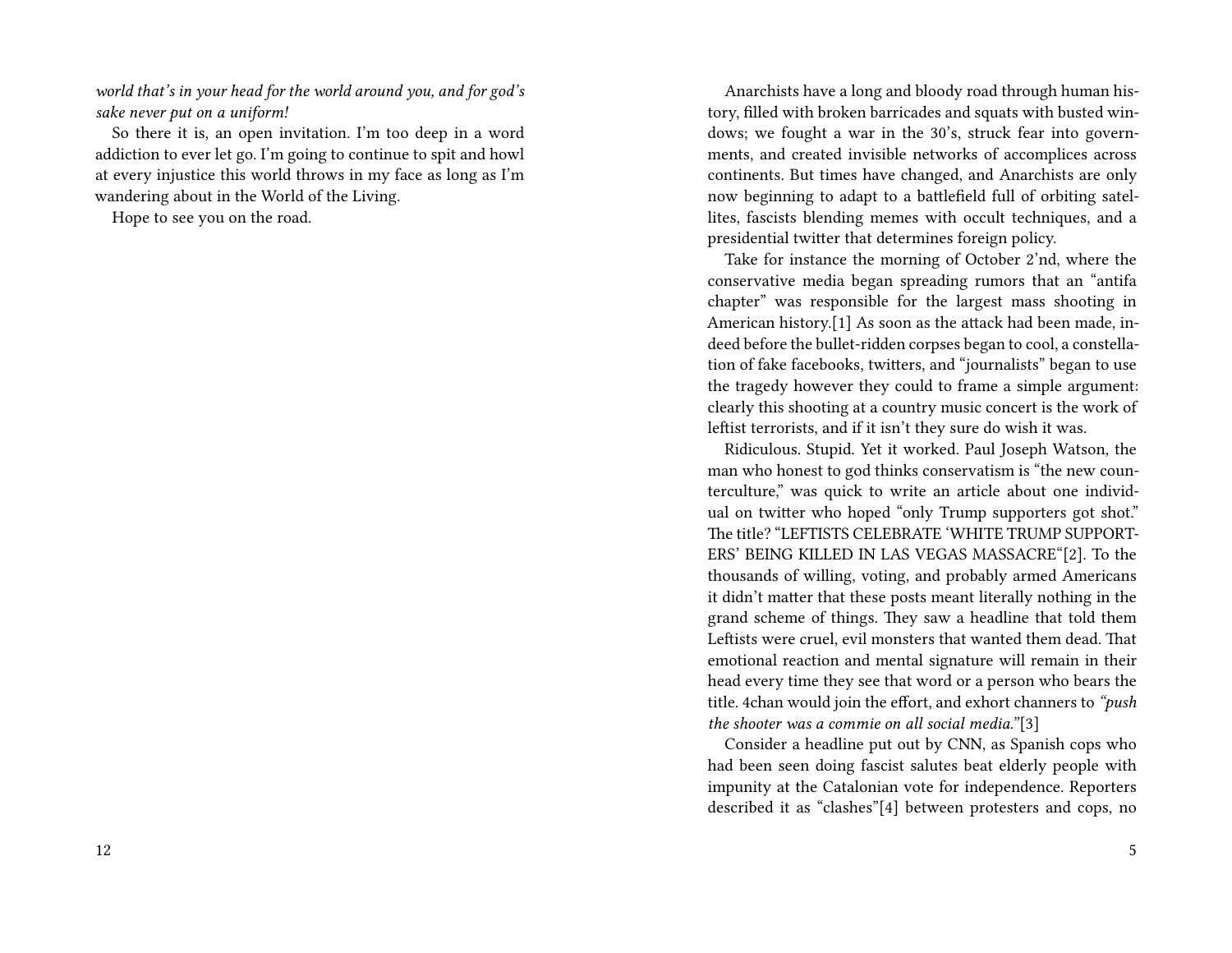doubt hinting to those digesting the story that clearly the two sides had been fighting each other. We don't call the rape of a woman a "clash" between her and the perpetrator, yet in an uneven tone the article hints not to trust our lying eyes; that there must be some reason, some good cause, as to why that policeman in riot gear is throwing an old lady down a flight of stairs.

The list goes on. A nazi rally that beats the piss out of black people is a "peaceful march" while a kicked over trash can is a "dangerous riot." "Good people," versus "sons of bitches."

These headlines and articles all serve an important function: the viewer, seeking to understand what is happening around them, ingests not just a story but the framing and narrative of the story. Even something as bland as the BBC has an agenda, and every time that article is shared or read that agenda flashes in the skull of those ingesting it.

You may not be able to convince people to read the "truth" of your choice, but you sure as shit can get them to read the macabre and horrifying tale of for-profit prisons. And when you slip in lines like this:

*"Dehumanization is the point of it all, both for the entrapped and the onlooker. Shrieks ring out from Human Factory Farms, wailing people trapped in cages and gnawing on one another in between working for pennies. Long enough and they become lost, twisted and mangled living corpses who've internalized the system that devoured them. Their cries mix with the howls of cops roaming the streets, rabid bloodhounds hunting for families that escaped the end of slavery only to suffer it again. They kill with impunity and the people are powerless, shielded behind the idea that so much evil is needed. Natural. Always been this way, always had. Humans becoming cattle, individuals becoming dollars."*[5]

you can be damn sure the details of your particular ideology, if only for a moment, was successfully ingested and imagined by the reader.

6

Where our philosophies may differ the field we wish them to operate in is the same. That's about as much goddamn "left unity" you're going to get in the real world. Why not roll with it?

Journalism doesn't have to be boring, and it doesn't have to be dry. We won't ever get the office or the nice chair so we might as well do things our way.The doors and dreams we were fed as children are closed to us. Do what you can with what you have, and even if you're writing one article a month because you've been worked to the bone you're still doing something. Good reporting doesn't need to be about triangle leads, naked facts, or sentences that sound like two pieces of dried wood rubbing up against each other. It can be fast and loud, big and mean, inspiring and warming and something that sounds like the bright song you've carried in your heart.

What did that sunrise coming over the horizon feel like? What did it *mean?*

What grim horror did you see in her eyes?

When he said he'd "never smelled anything like it" how did his body move?

Is the victim a lifelong gambler or a puritan? Is this unexpected? Par for the course? Why?

Details, life, everything and everything. If we can't get the money and we can barely get the time we can at least put out stories more beautiful, more powerful, and all the more effective than the mainstream media or the psyops officer fresh from vacation.

If we lose, and make no mistake victory is far from assured, these tender and caustic thoughts may be all that's left of us. As the planet changes and capitalism rises into space with machines for every purpose, those left coughing on the global desert will at least leave artifacts for the next civilization after our own.

*We tried,* reads a broken message on a rusty computer, *and even with the best intentions it wasn't enough. Never take the*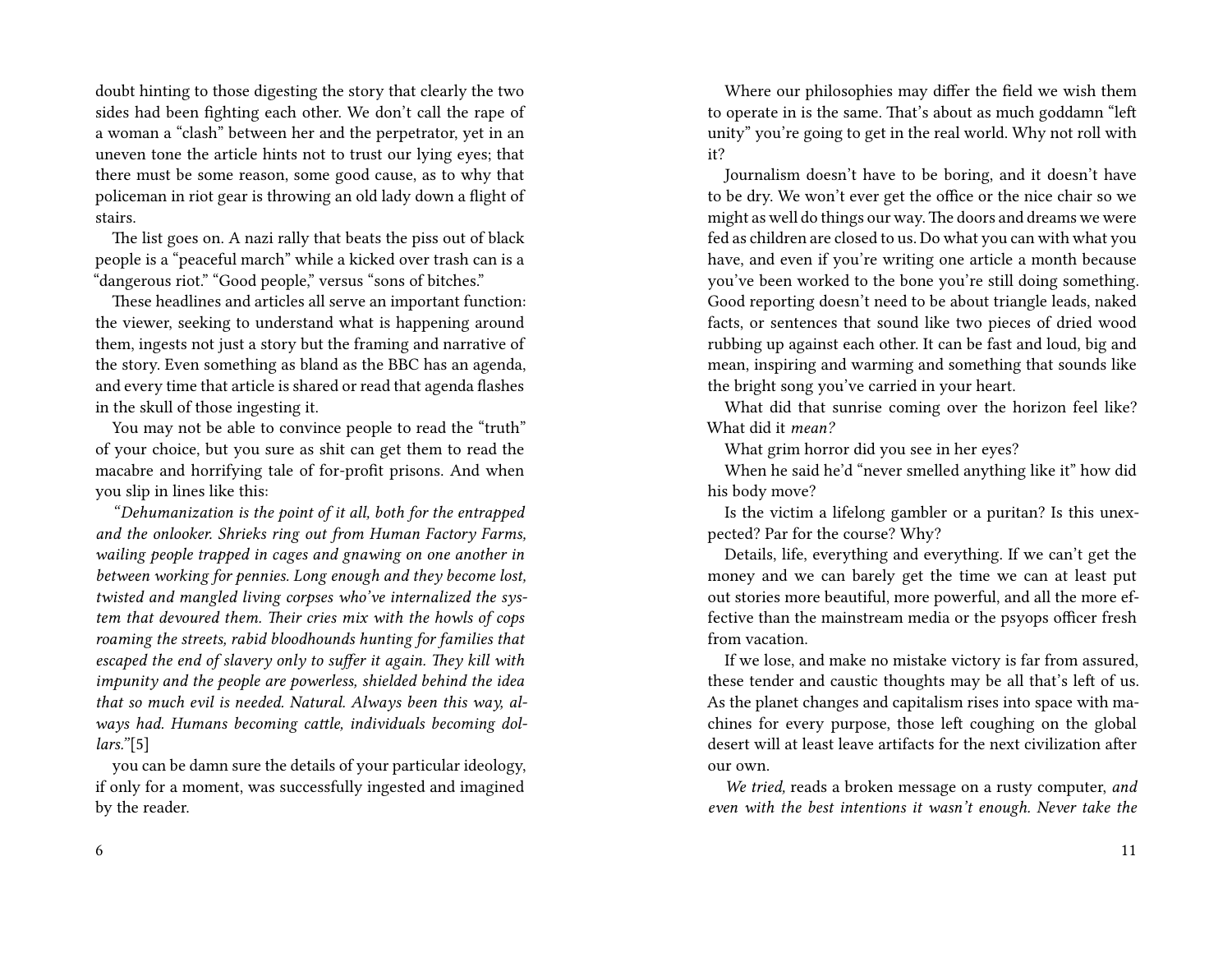Journalists determine, in one flick of a keyboard, who the "hero" was, who the "bad guys" are, and what's going on under the surface. They determine whether a riot is seen as the work of "thugs" and "outside agitators" or the justified uprising of an oppressed and exploited people. Describing someone as "idealistic," "level-headed," or "dirty with yellow-stained teeth" will either shut down or build-up an audience even *before they know what was said.*

That's incredible power we can't afford to give away.

Who will take the reins? The enemy? The white nationalists and militant forces of state ideology already lie about us. We are not here to impress or sway the individuals who would spend their free time hunting and persecuting us. But what of the common folk, the ones who gather around water coolers and talk about what they've heard on the news?

*"You hear about those kids in California?"*

The moustached man shakes his head. *"Yeah, everybody has. So what do you think?"*

*"Well,"* says the reader, pushing her fingers through her hair. *"I think the world's gone nuts."*

*"Oh yeah."*

*"But I can't say these people don't have an argument." "You too?"*

*"You've seen the news!"*

*"Yes!Quiet! Jesus, somebody's going to hear you. I've been reading some of their stuff."*

*"And?"*

*"And…well. I..I think they have the right idea. You know my cousin…:"*

Whether you're an individualist or socially-oriented such a situation holds extreme opportunity. For the daring a fertile field to swim in, a warm pool of sympathy and resources to further their own madcap existences; for the wider world the probability, on an almost mathematical level, that revolution increases in likelihood.

The world is at war. We have the bodies, we are building organizations, and by the gods we are getting militant. What we don't have is an Anarchist press capable of singing their praises, eulogizing their heroes, or pointing out just how goddamn awful the world is their trying to destroy.

We need a new front in the global insurrection. We need Radical Reporters.

## **The Future Was Yesterday.**

The revolution in media has gone largely unnoticed by the average anarchist. The established newshouses, whose words were once believed to be the gold standard for "the truth" are falling apart. The New York Times is renting out floors in a building it can barely afford[6] while Breitbart News, an agency almost 100% online and whose editor actually held office in Trump's White House, reaches millions and was read daily by the president himself[7]; Occupy Democrats, with a reach of 300 million a week, claim they "*want to give people the ammunition to engage in meme warfare"* in an age where 45% of Americans get their news from Facebook[8].

40 years ago what we believed to be true came from someone in an office, at a desk, and with a salary. Now it's whoever has the means, the style, and the time.

Think about that for a moment. I mean really, stop and think about. For the first time the state doesn't have a monopoly on interpreting reality. White Supremacists, rogue Democrats, and Tea Party hopefuls have seized the opportunity by the kidneys and shotgunned their message and their reach.

Where's the Anarchist equivalent?

Presently I'm writing this article from a beat-up leather chair missing an arm, a guest in a local tattoo shop. The artist, bearded and telling us about his hurricane experiences, changes subject and jokes about Special K. I have no degree